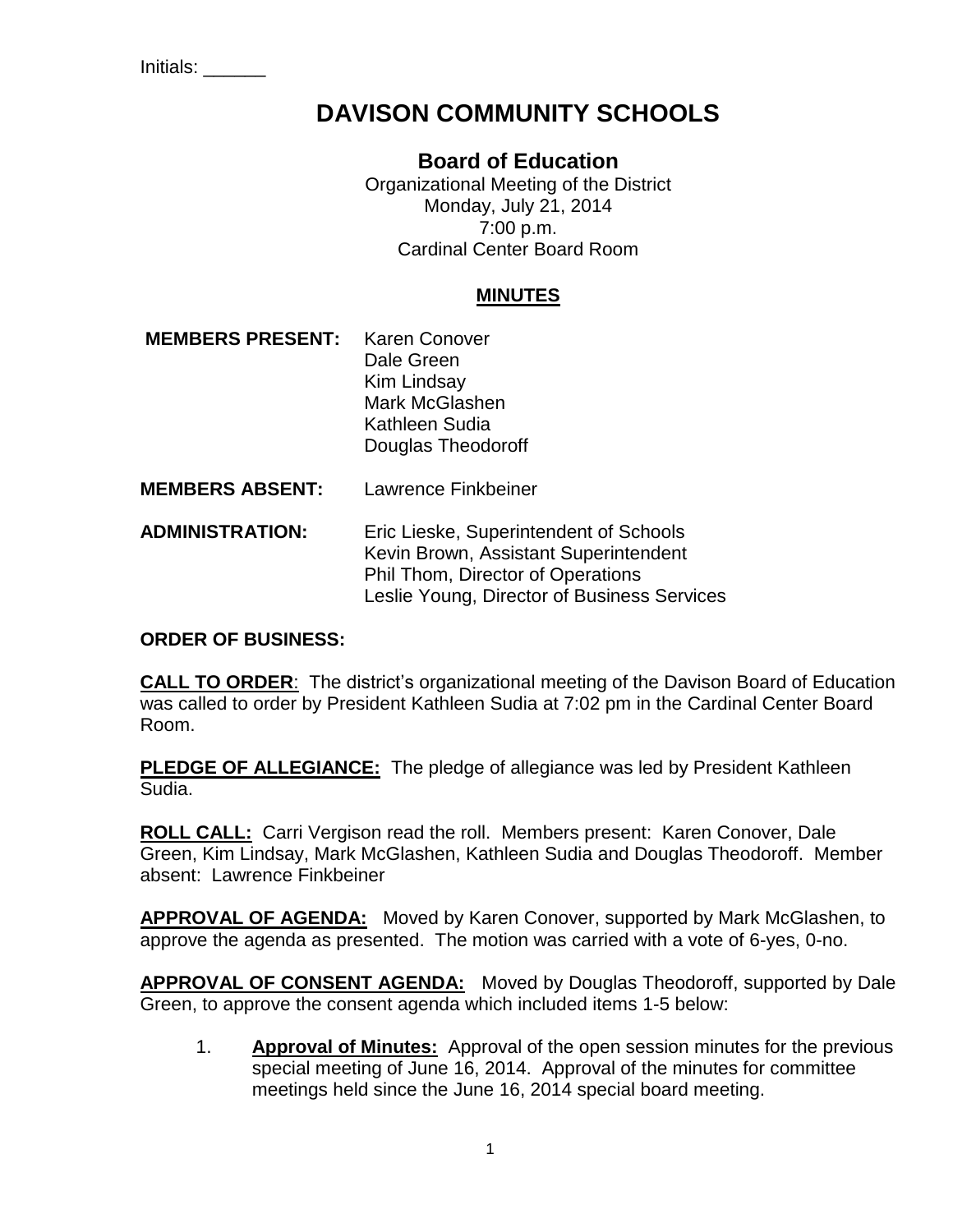2. **Approval of Bills for Payment:** Approval of payment of the bills for June 12 through June 30:

AP-Pooled Cash: General Fund, DCER Fund, DTV Fund, Food Service Fund, and Student Activity Fund \$ 1,730,690.89

- 3. **Treasurer's Report:** Approval of the Treasurer's Report for the month of June.
- 4. **Monthly Personnel Report:** Approval of personnel activity for the period of June 14 through July 18, 2014.

The motion was carried with a vote of 6-yes, 0-no.

#### **COMMUNICATIONS:**

**From the Public:** Visitors were welcomed and invited to address the Board. There was no response from the public.

**Correspondence:** There was no correspondence to be read.

#### **ACTION ITEMS:**

**AUTHORIZATION OF BANKS TO SERVE AS DEPOSITORIES OF SCHOOL BOND MONIES FOR INVESTMENT PURPOSES:** Moved by Karen Conover, supported by Mark McGlashen, that the following financial institutions serve as depositories of school bond monies for investment purposes for the 2014/2015 fiscal year:

- 1) First Merit Bank (Citizens Commercial & Savings Bank)<br>2) Hantz Bank
- Hantz Bank
- 3) Fifth/Third Bank
- 4) JP Morgan Chase Bank
- 5) Bank of America
- 6) Michigan School District Liquid Asset Fund Plus
- 7) Oxford Bank
- 8) First Place Bank
- 9) Flagstar
- 10) The State Bank
- 11) PNC

The motion was carried with a vote of 6-yes, 0-no.

#### **RENEWAL OF ACCOUNTS WITHIN THE ABOVE ENUMERATED DEPOSITORIES:**

Moved by Kim Lindsay, supported by Douglas Theodoroff, to approve the following enumerated accounts.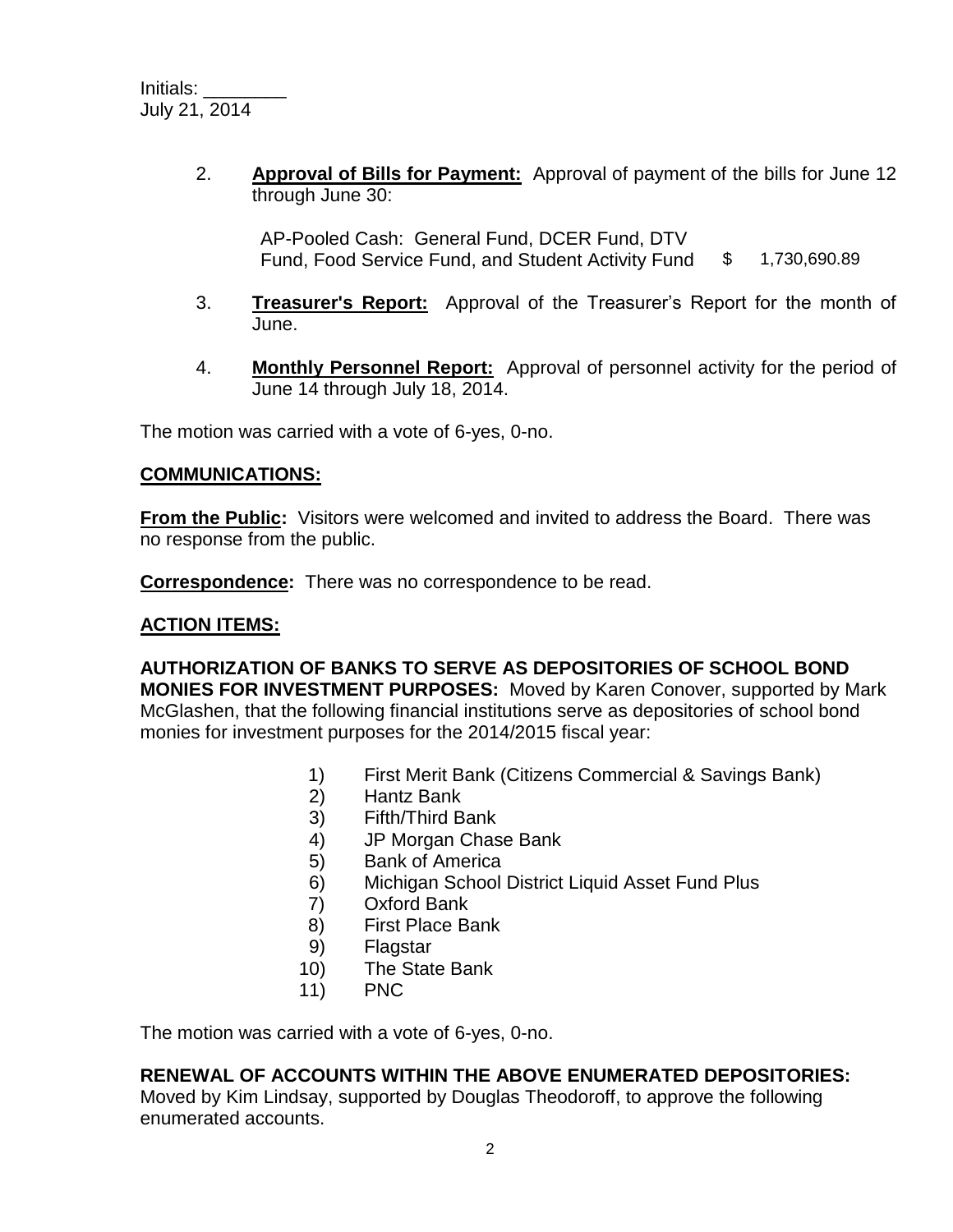Initials: \_\_\_\_ July 21, 2014

| <b>ACCOUNT</b> |                    |                                         |
|----------------|--------------------|-----------------------------------------|
| <b>NUMBERS</b> |                    |                                         |
| 230007792807   | JPM Chase Bank     | <b>AP Pooled Checking</b>               |
| 230007792765   | JPM Chase Bank     | Payroll Checking                        |
| 235000562761   | JPM Chase Bank     | Building & Site Sinking Fund            |
| 235000562779   | JPM Chase Bank     | Debt Retirement Fund                    |
| 230007680564   | JPM Chase Bank     | DCS Employee Flexible Spending          |
| 235001284100   | JPM Chase Bank     | DCS Employee Benefit Account - Meritain |
| 000211862206   | JPM Chase Bank     | 2013 Bond Purchase                      |
| 0009231705     | First Merit Bank   | <b>Payroll Clearing Account</b>         |
| 200872         | MILAF CADRE        | General Fund - Investment Account       |
| 221395         | <b>MILAF CADRE</b> | <b>Scholarship Trust Fund</b>           |

The motion was carried with a vote of 6-yes, 0-no.

**AUTHORIZED SIGNATURES:** Moved by Karen Conover, supported by Douglas Theodoroff, to authorize the President, Secretary, and Treasurer to sign all district checks upon the various accounts of the district, either by personal signature or facsimile. The motion was carried with a vote of 6-yes, 0-no.

**DELEGATION OF TREASURER'S DUTIES:** Moved by Mark McGlashen, supported by Kim Lindsay, to authorize the delegation of all day-to-day duties of the Treasurer identified in Board Policy 1150 to the Director of Business Services. The motion was carried with a vote of 6-yes, 0-no.

**DELEGATION OF INVESTMENT DUTIES:** Moved by Douglas Theodoroff, supported by Dale Green, to approve the resolution to authorize the Treasurer to invest surplus funds of the district and to authorize delegation of this duty to the Superintendent and/or Director of Business Services. The motion was carried with a vote of 6-yes, 0-no.

**AUTHORIZATION TO NEGOTIATE LOANS AND OTHER FINANCIAL TRANSACTIONS:** 

Moved by Karen Conover, supported by Dale Green, to adopt the following resolution:

*"That the board president, superintendent of schools, and/or director of business services are authorized, on behalf of, and in the name of the Davison Community Schools to negotiate and process loans and financial accommodation forms."*

The motion was carried with a vote of 6-yes, 0-no.

**APPROVAL OF 403(b) TSA VENDORS – INVESTMENT PROVIDERS LIST:**A copy of the 2014/2015 investment provider listing for the school district's 403(b) Tax Sheltered Annuity plan was provided. Moved by Dale Green, supported by Douglas Theodoroff, to approve the 403(b) Vendor listing for the 2014/2015 school year. The motion was carried with a vote of 6-yes, 0-no.

**SCHOOL ATTORNEYS:** Moved by Karen Conover, supported by Douglas Theodoroff, that the Board approve the continuation of its affiliation with the law firms of Thrun Law Firm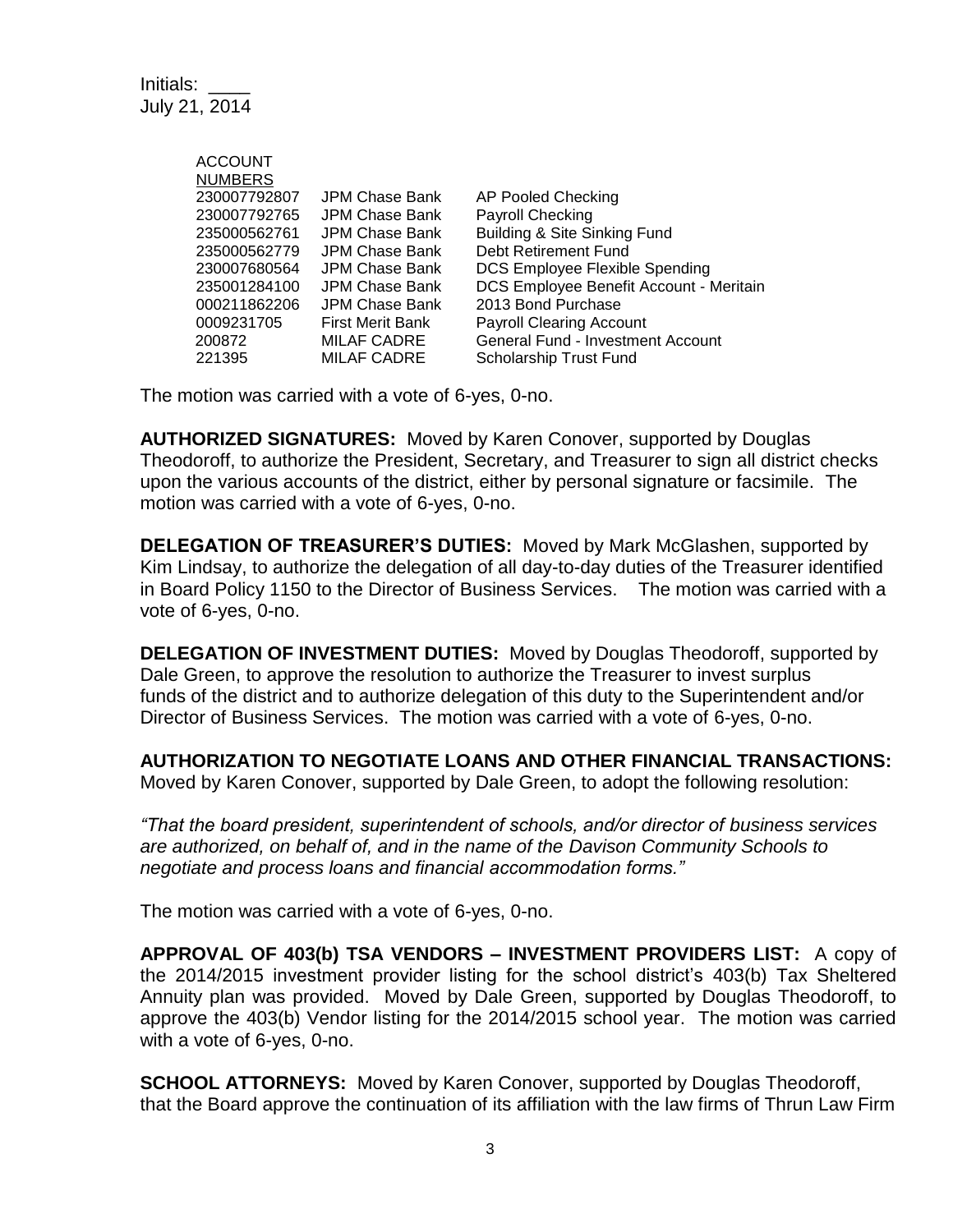Initial: \_\_\_\_\_ July 21, 2014

of Lansing, J. David Karr of Davison, Dean & Fulkerson of Troy and Secrest Wardle of Farmington Hills. The motion was carried with a vote of 6-yes, 0-no.

**APPROVAL OF DISTRICT AUDITORS:** Moved by Dale Green, supported by Mark McGlashen, that the Board approve the continuation of its affiliation with Yeo and Yeo to conduct our financial audits. The motion was carried with a vote of 6-yes, 0-no.

**MEETING DAYS AND TIMES:** Board members were provided with a list of proposed meeting days, times, and locations for the 2014/2015 school year. Moved by Karen Conover, supported by Mark McGlashen, to approve the list of meeting days, times, and locations for the 2014/2015 school year. The motion was carried with a vote of 6-yes, 0-no.

| Day                                                           | <b>Time</b> | <b>Location</b>                |
|---------------------------------------------------------------|-------------|--------------------------------|
| 1. Monday, July 21, 2014<br>(District Organizational Meeting) | 7 pm        | 1. Cardinal Center Board Room  |
| 2. Monday, August 11, 2014                                    | 7 pm        | 2. Cardinal Center Board Room  |
| 3. Monday, September 8, 2014                                  | 7 pm        | 3. DHS Athletic Meeting Room   |
| 4. Monday, October 6, 2014                                    | 7 pm        | 4. DHS Athletic Meeting Room   |
| Monday, November 3, 2014<br>5.                                | 7 pm        | 5. DHS Athletic Meeting Room   |
| 6. Monday, December 1, 2014                                   | 7 pm        | 6. DHS Athletic Meeting Room   |
| 7. Monday, January 12, 2015                                   | 7 pm        | 7. DHS Athletic Meeting Room   |
| (Board Organizational Meeting)                                |             |                                |
| 8. Monday, February 2, 2015                                   | 7 pm        | 8. DHS Athletic Meeting Room   |
| 9. Monday, March 2, 2015                                      | 7 pm        | 9. DHS Athletic Meeting Room   |
| 10. Monday, April 13, 2015                                    | 7 pm        | 10. DHS Athletic Meeting Room  |
| 11. Monday, April 27, 2015                                    | 7 pm        | 11. Cardinal Center Board Room |
| (Planned Special Meeting)                                     |             |                                |
| 12. Monday, May 11, 2015                                      | 7 pm        | 12. DHS Athletic Meeting Room  |
| 13. Monday, June 1, 2015                                      | 7 pm        | 13. DHS Athletic Meeting Room  |
| 14. Monday, June 15, 2015<br>(Planned Special Meeting)        | 7 pm        | 14. Cardinal Center Board Room |

Following is the approved list of meeting days, times, and locations for 2014/2015:

**MHSAA MEMBERSHIP APPROVAL:** Each year the Board is asked to renew the district's membership in the Michigan High School Athletic Association. This membership is voluntary and free of cost, but is necessary in order for our athletic teams to be eligible to participate in MHSAA-sponsored tournaments. Moved by Mark McGlashen, supported by Dale Green, to approve district membership in the Michigan High School Athletic Association for 2014/2015. The motion was carried with a vote of 6-yes, 0-no. (A copy of the resolution follows the official minutes.)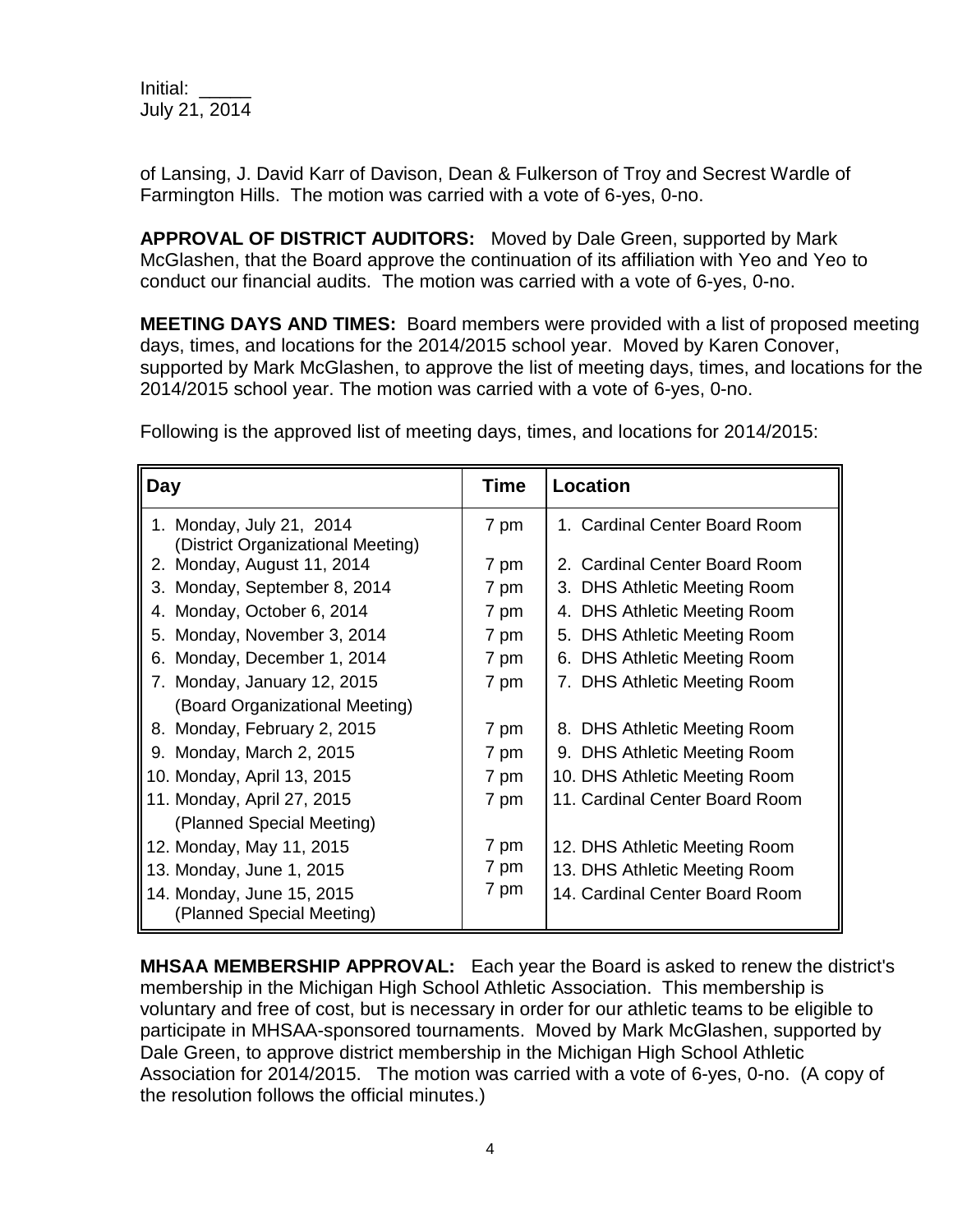Initial: \_\_\_\_\_ July 21, 2014

**ANNUAL SAGINAW VALLEY LEAGUE MEMBERSHIP APPROVAL:** It was recommended that the Board confirm our district's intention to continue membership in the Saginaw Valley League for the 2014/2015 school year. Moved by Douglas Theodoroff, supported by Dale Green, to continue membership in the Saginaw Valley League for 2014/2015. The motion was carried with a vote of 6-yes, 0-no.

#### **DESIGNATION OF VOTING DELEGATIONS FOR 2014 MASB DELEGATE ASSEMBLY:**

The annual MASB Delegate Assembly is scheduled for Thursday, November 6, at 7:30 pm at the Amway Grand Hotel in Grand Rapids. At this session MASB will affirm the organization's official positions on a variety of issues. Based on our district's enrollment, we are entitled to send four voting delegates and four alternates to the Delegate Assembly. Moved by Karen Conover, supported by Dale Green, that any Davison Board member planning to attend the MASB Annual Fall Conference, November 6-8 be designated as a delegate for the 2014 Delegate Assembly. The motion was carried with a vote of 6-yes, 0-no.

**CIVIL RIGHTS COMPLIANCE PLAN APPROVAL:** The Michigan Department of Education (MDE) Office of Career and Technical Education (OCTE) recently conducted an on-site civil rights compliance review to ensure the Davison Community Schools' facilities, policies and procedures were in compliance with the Office of Civil Rights (OCR) requirements. As a result of that visit, the District was asked to develop a compliance plan. The District's compliance plan, MDE's OCTE acceptance letter dated April 18, 2014 and the Certificate of Local Board approval was provided. Moved by Mark McGlashen, supported by Douglas Theodoroff, to approval the Civil Rights Compliance Plan Certificate of Local Board. There was discussion and questions were answered. The motion was carried with a vote of 6 yes, 0-no.

**BID APPROVAL FOR CENTRAL ELEMENTARY INTERIOR SIGNAGE:** Bids were received for the interior signage for Central Elementary. Director of Operations Phil Thom provided a memorandum and bid tabulation which summarizes the bids received and provides his recommendation for board review. Moved by Karen Conover, supported by Douglas Theodoroff, to award the construction contract for interior signage at Central Elementary to Takeform in the amount of \$36,505. There was discussion and questions were answered. The motion was carried with a vote of 6-yes, 0-no.

**ACCEPTANCE OF CONTRIBUTIONS:** Moved by Karen Conover, supported by Mark McGlashen, to gratefully accept the following contributions and to direct the superintendent to express the Board's gratitude in writing:

• Retired DMS counselor Mary Tokarz donated 16 DMS yearbooks dating from 1992–2009 to the district's Alumni Room and two commencement gowns (one staff; one student) to the DHS Guidance Office for distribution to a staff member/student in need.